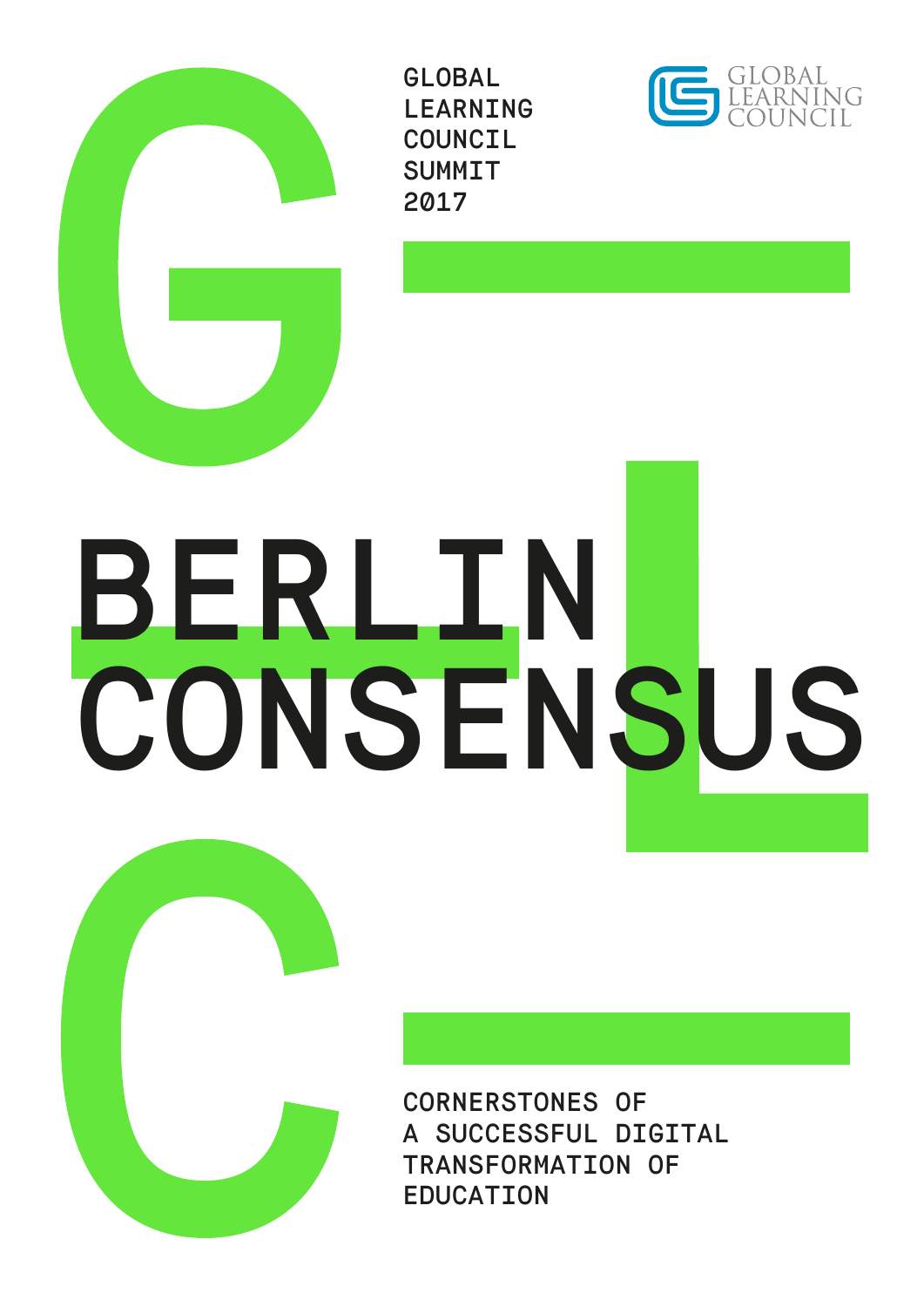Roman Götter (Fraunhofer Society), Susanne Gokus (acatech), Katrin Haufe-Wadle (DAAD), Friedrich W. Hesse (Leibniz Association), Sebastian Horndasch (Stifterverband/Hochschulforum Digitalisierung), Oliver Janoschka (Stifterverband/ Hochschulforum Digitalisierung), Christian Kobsda (Leibniz Association), Eva Poxleitner (Fraunhofer Society), Clara Tu (Fraunhofer Society), Ekkehard Winter (Deutsche Telekom Stiftung)

#### Contributing Authors

B Carl Wieman (Stanford University) Norman Bier (Carnegie Mellon University), Mary Sue Coleman (Association of American Universities), Meaghan N. Duff (Association of Public and Land-grant Universities), Erle Lim Chuen Hian (National University of Singapore), Lauren Herckis (Carnegie Mellon University), Kenneth R. Koedinger (Carnegie Mellon University), Marsha Lovett (Carnegie Mellon University), Amy Ogan (Carnegie Mellon University), Charles Perfetti (University of Pittsburgh), David J Quinn (Carnegie Mellon University), Martin Rademacher (German Rector's Conference), Rahim Rajan (Bill and Melinda Gates Foundation), Bror Saxberg (Kaplan, Inc.), Tan Eng Chye (National University of Singapore), Suzanne Walsh (Bill and Melinda Gates Foundation),

#### Editorial Team

Friedrich W. Hesse (Leibniz Association), Christian Kobsda (Leibniz Association)

Contact Information berlinconsensus@globallearningcouncil.org www.globallearningcouncil.org

Design Novamondo, Berlin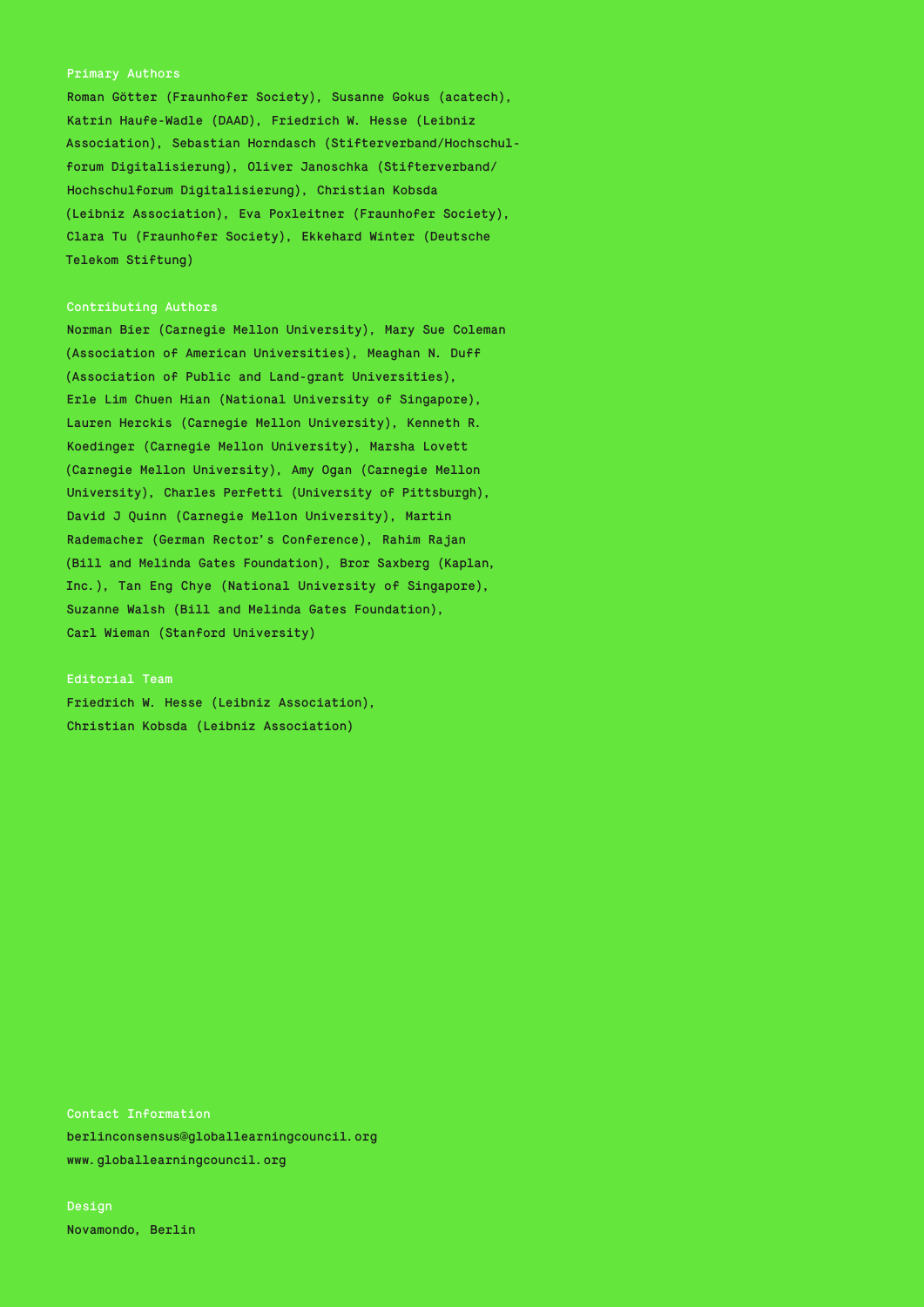## PREFACE

Digitization has already induced fundamental changes to the way we work, live and learn. In particular, technology-enhanced learning has the potential to change the face of humanity by improving learning outcomes for people everywhere at all stages of life.

In response to this rapidly changing landscape, the Global Learning Council (GLC), a cross-sector group of thought leaders in the area of the effective use of technology to enhance learning outcomes, convened its Annual Summit in Berlin, Germany from June 29–30, 2017. As part of the planning and ramp up to the GLC Summit 2017, members of the GLC and the leadership of local co-organizers of the Summit engaged in a dialogue focused on identifying and addressing the key questions and issues to be considered if the digital transformation of education is to exploit its full potential.

The following document captures the consensus points and recommendations which emerged from that dialogue, structured according to five key areas. A discussion of each area is accompanied by specific recommendations for action and considerations that must be made by practitioners, educational and technology development leadership and policy makers to ensure the successful use of technology to improve teaching and learning.It focuses not on one specific field of education, but addresses those core elements that are crucial for a successful digital transformation along the entire education chain.

This "Berlin Consensus" is being released concurrently with the convening of the GLC Summit 2017. Its themes and recommendations will be the basis of discussion with an even broader audience of stakeholders at the Summit and beyond and will serve as the foundation of future discussions and activities of the GLC. The Berlin Consensus provides the cornerstones for a global debate about a successful digital transformation of education. We therefore welcome any thoughts, considerations or comments, which may be submitted to BERLINCONSENSUS@GLOBALLEARNINGCOUNCIL.ORG.

Sudre Suret

SUBRA SURESH Chair, Global Learning Council President, Carnegie Mellon University

Natthews Deam -

MATTHIAS KLEINER Host, Summit 2017, Global Learning Council President, Leibniz Association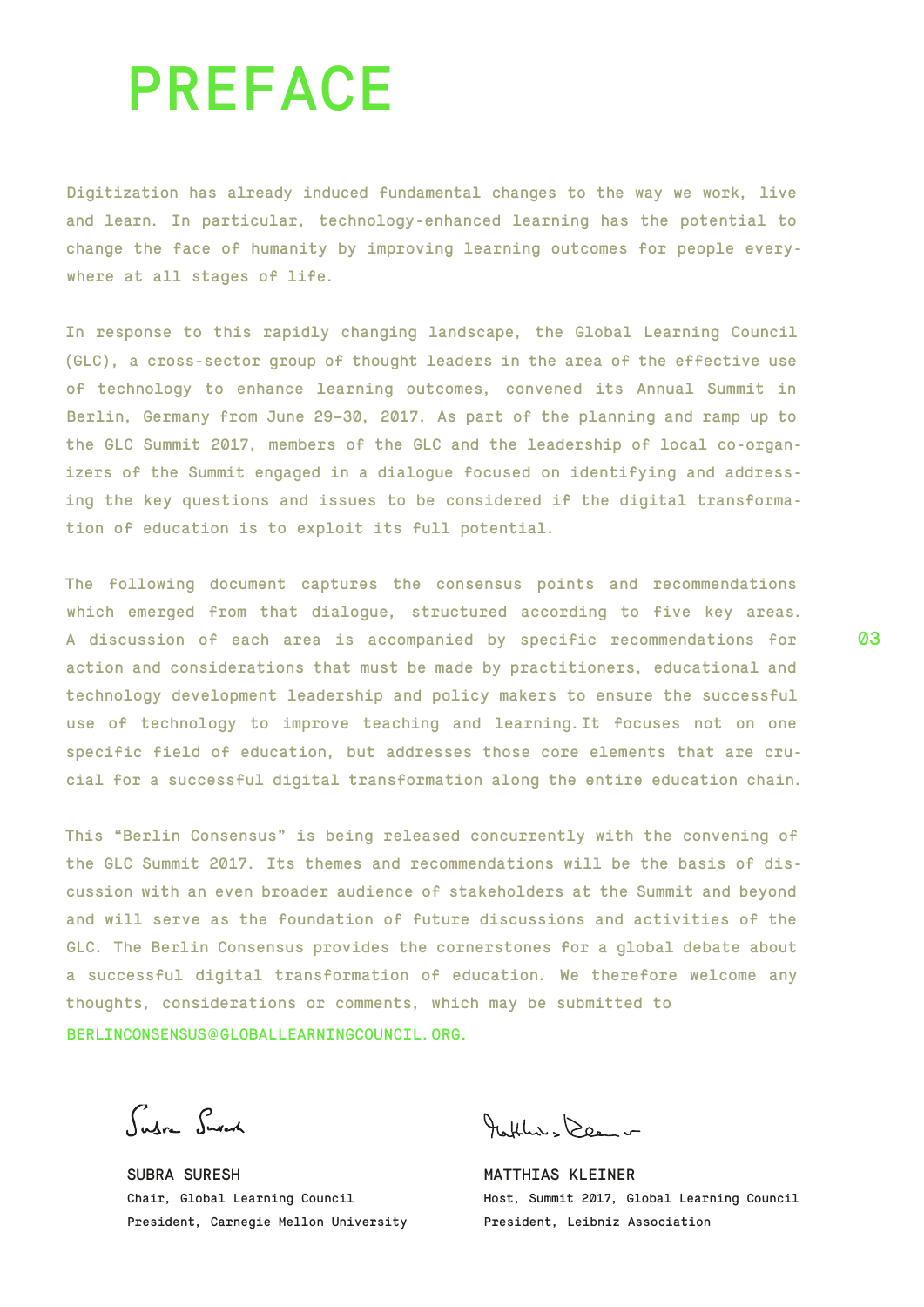# <sup>1</sup> MINDSET AND SKILLS

**For a successful digital transformation of education we need a change of mindsets: a willingness to change, focus on agility and creativity are equally as important for the transformation of education, as are funding and technical equipment.**

04

Education for the digital age has to be rethought: new learning technologies allow a greater individualization of learning and foster co-operation and networking skills. These skills are a cornerstone of success in the changing world of labor. Therefore, decision makers in educational institutions should encourage the digital literacy of young people and ways of agile working that come with the digitization. Technical aspects of the transformation, such as adequate IT infrastructure, must be considered, but the most important prerequisite for the success of education in digital transformation is a lasting change in awareness by various relevant stakeholders, among them administrators, faculty and academic leadership.

<sup>1</sup> http://www.oxfordmartin.ox.ac.uk/downloads/academic/The\_Future\_of\_Employment.pdf

<sup>2</sup> https://www.iste.org/standards/standards

<sup>3</sup> http://www.iftf.org/futureworkskills/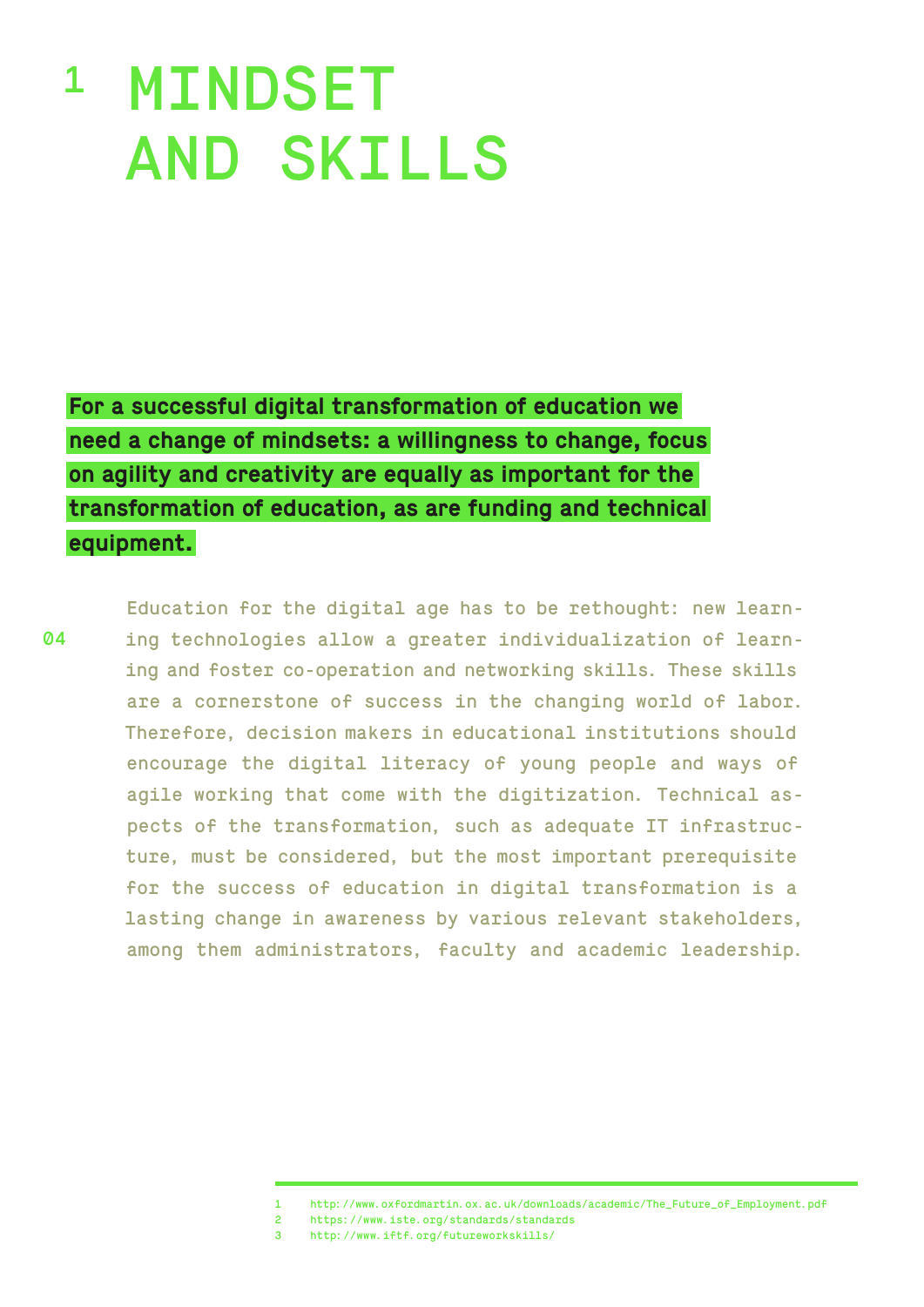## **Society and labor markets change dramatically through digitization. Graduates need to be equipped with 21st century competences to be successful in the future. Curricula need to be updated accordingly.**

Labor economists agree that labor markets will continue to change drastically. There will be much more demand for individuals who are capable of doing complex and creative tasks. On the other hand, many standardized professions are being automatized. Up to 47 percent of tasks (not jobs) might vanish within the next 10 to 20 years<sup>1</sup>. 21st century competence frameworks such as the ISTE standards for students<sup>2</sup> or Future work skills $^3$  indicate capabilities that graduates need to be successful in the future. These competences include the capability to re-learn. Curricula need to leverage the benefits of technology augmenting and complementing human capabilities, not just substituting them. Hence, schools and universities should continually rethink and update their curricula by taking into account current developments.

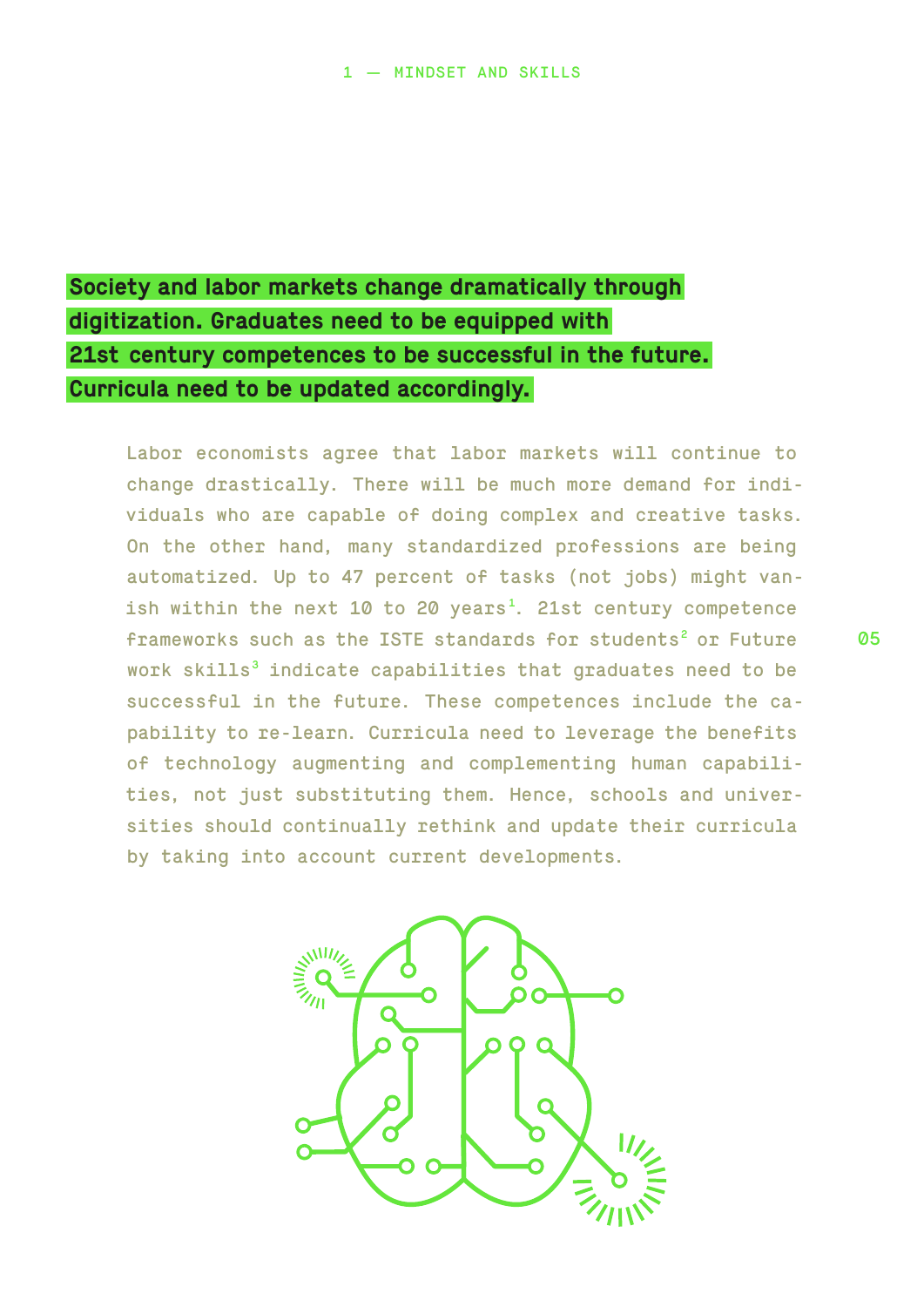# <sup>2</sup> STRUCTURES

**Digital transformation requires a complete chain of structural elements — from IT infrastructures to training and support structures regarding the innovative use of technologies, all consistent with the evidence about how learning actually works.**

Infrastructural elements such as broadband internet and personal devices are necessary, but not sufficient. There is an additional need for an organized information environment (e.g. technological and personal support, physical and virtual spaces, copyright and licence rules). Technology enhanced learning already allows for completely new forms of assessment, that create mutual benefit for the improvement of the respective learning technology and their adaptability to individual needs but also foster a better understanding of learning itself.

For lifelong-learning processes, staff development teams are as necessary as informal educational opportunities. Building networks across all stakeholders allows for the sharing of experiences and inspires reflective and efficient innovations. Only the full availability of all structural elements and their interplay, consistent with evidence about how human learning and expertise work, will lead to an optimal development of relevant knowledge and skills for the 21st century.<sup>4</sup>

Thus, holistic strategies and global learning perspectives are essential for educated societies and successful economies.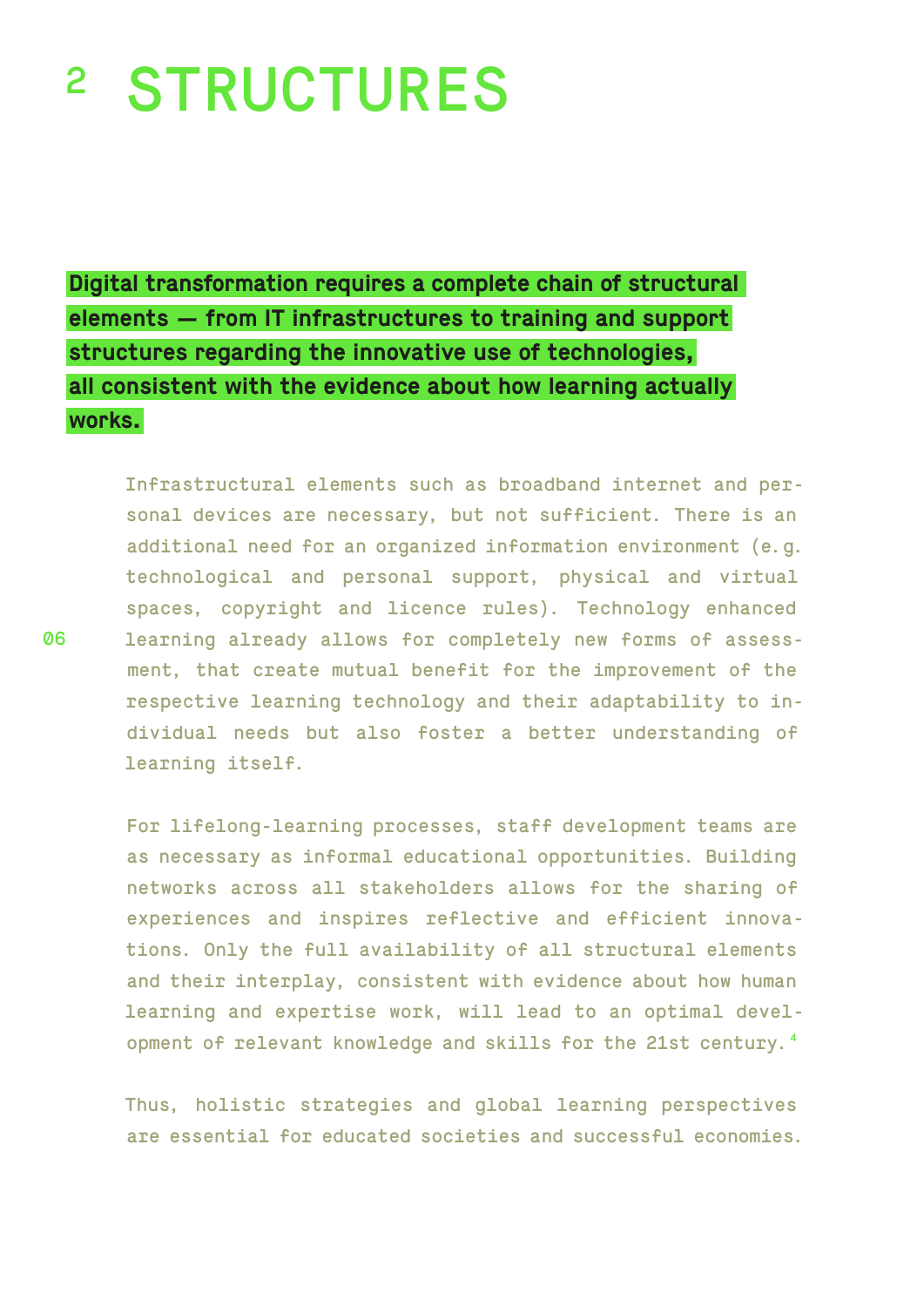#### 2 — STRUCTURES



#### **Access to learning materials, education and information is key to achieving the global goal of equal opportunities.**

Digitization is a catalyst for a transformation that could shape the education sector into a fairer, more inclusive and impactful environment. In a dynamically changing and increasingly complex knowledge society, the importance of lifelong learning is growing. There is a high demand for flexible study models and new digital services. Digitization enables such models. Access to information, learning materials and education is a prerequisite for the constant development of a resilient and productive society. However, there are still challenges with regard to adoption. These should be resolved by universities and policy makers taking an approach as open as possible, judiciously balancing increased access and safeguards for intellectual property, to create a more collaborative culture of learning and working.

07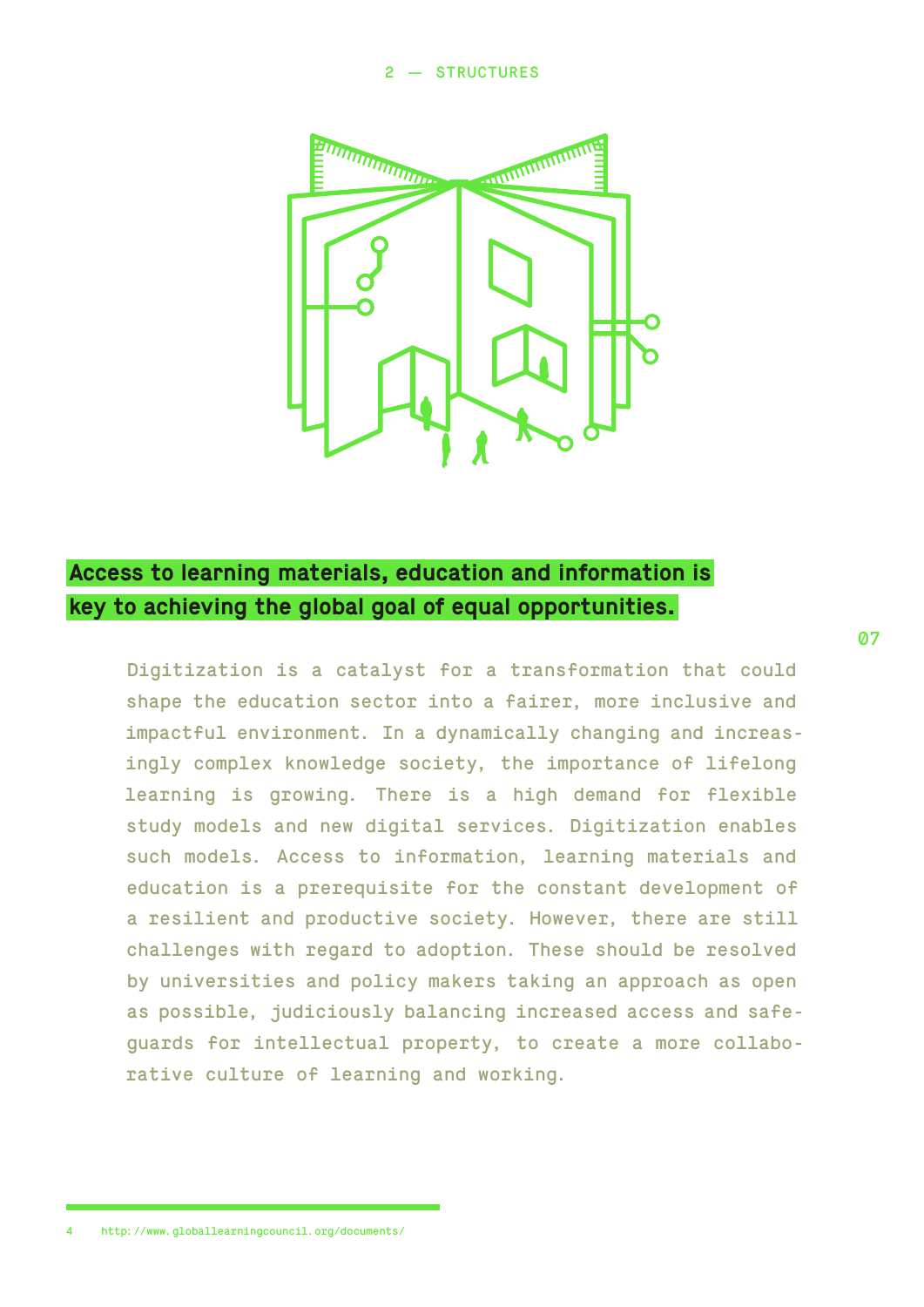## DRIVERS AND ENABLERS 3

**New technologies are changing the pedagogical approach, as they allow the instant access of information almost anywhere and anytime. Technological developments create new ways of understanding teaching and learning processes.**

Technologies such as high-speed internet and increasing mobile bandwidth allow for new ways of reaching vast audiences worldwide. Learning technologies like MOOCs and adaptive courseware reach a much higher ratio of people, which changes the pedagogical approach of learning, if they are deployed in ways that are consistent with current research results. As of today, scalability of education is limited: evidence shows that MOOCs and comparable formats only reach a limited audience. But as more people are reached, it is even more essential that pedagogical challenges can be addressed on a global scale. It is not just the number of people reached but also the quality of the interaction between teachers and learners.

Collaborative technology-driven initiatives such as Wikipedia and the Khan Academy have replaced static encyclopaedias and curricula. This change provides know-how at low or zero cost, and the more these technologies are developed to match the evidence about how learning works, the better.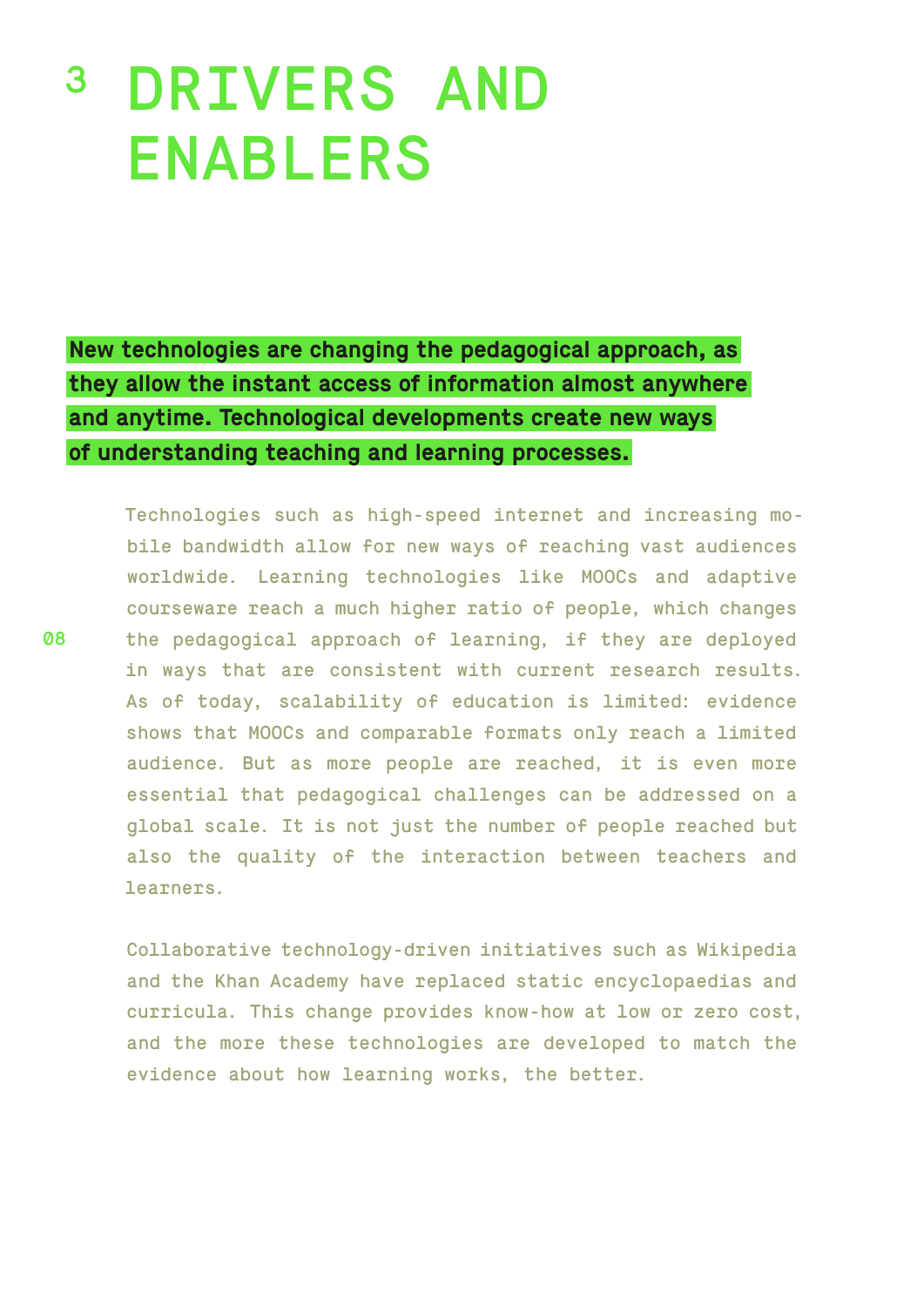Furthermore, technologies for extensive analysis of data enable new ways of understanding teaching and learning processes. As such, technological developments such as machine learning, artificial intelligence (including learning analytics), smart robotics, AR/VR and 3D printing should be adapted in education programs in ways which are consistent with how human learning and expertise work.

At the same time there is uncertainty about which tasks can best be performed by people in the future and how data sovereignty of the learners will be protected. Nevertheless, digital support-structures need to be provided to guarantee high quality courses. Mixed modality (i.e. blended learning) tends to produce better results for learners than fully online or face-to-face. MOOCs, however, rely heavily on virtual delivery of content and virtual face-to-face, without much live human interaction. Despite the value of technology and digitization in education, the value of live, hands-on practical work and live human-human interaction cannot be underestimated.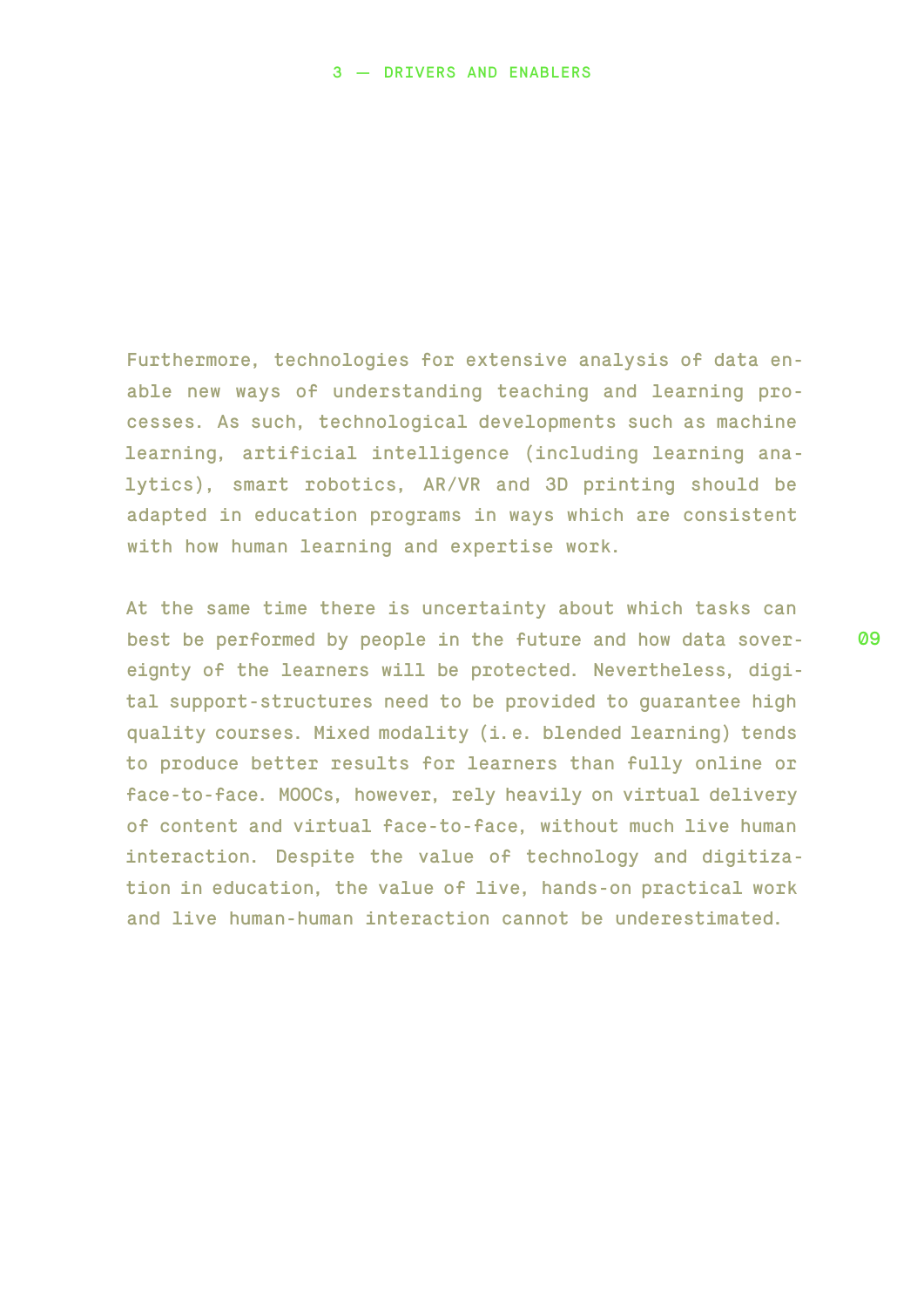#### **New players will enter the global education market and will develop a new dynamic which can change the business models of existing education institutions.**

Gate keepers and barriers are being eliminated or bypassed. Therefore, new players that are private, public, interdisciplinary, global, research-based or industry-focused will play an important role in the education market.

This can lead to new services or platforms of free and open education offerings. Of course there also will be low-cost and premium offerings available on the market. There will be business model innovation across all dimensions, so that established education providers will be forced to adjust to the new market needs and create new forms of cooperation that lead to similar or better measurable learning outcomes. Established bricks-and-mortar universities would need to examine their value-add in order to remain relevant and to lead in educational innovation, rather than just respond to it.

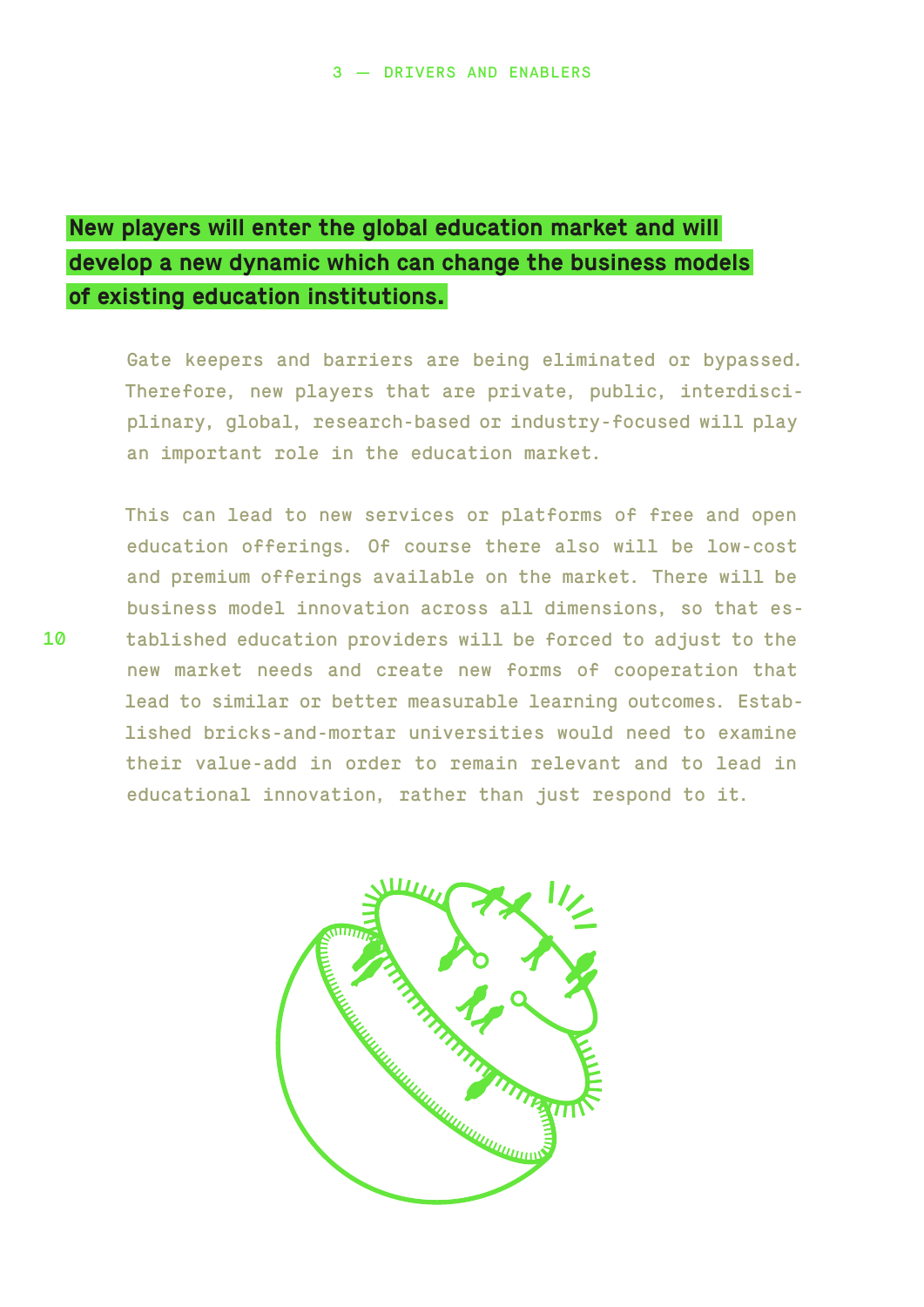# <sup>4</sup> OPPORTUNITIES AND CHALLENGES

**Learning on all levels is a key to prosperity around the globe. The digital divide between generations and global regions is a challenge. Countries worldwide need to invest in digital learning infrastructure. Global citizenship education is one way to create such a system.**

Vast numbers of learners all around the world need to acquire skills in many areas: both basic skills such as reading and writing, but also digital literacy and languages are important in everyone's learning environment. Digital learning carries the potential to bring knowledge and skills to every learner globally. Cross border knowledge exchange and sharing will be a great opportunity. Therefore, every country and society should invest in a powerful infrastructure that provides lifelong learning opportunities, consistent with how the evidence shows that learning works in an internationalized and digitized classroom as the main enabler for diversity, and global cooperation.

The monetary costs of a digital learning transformation are undoubtedly high. But the total costs for establishing a powerful worldwide education infrastructure are much more reasonable than traditional approaches and will provide a form of education that is more likely to succeed with every human being at an affordable cost.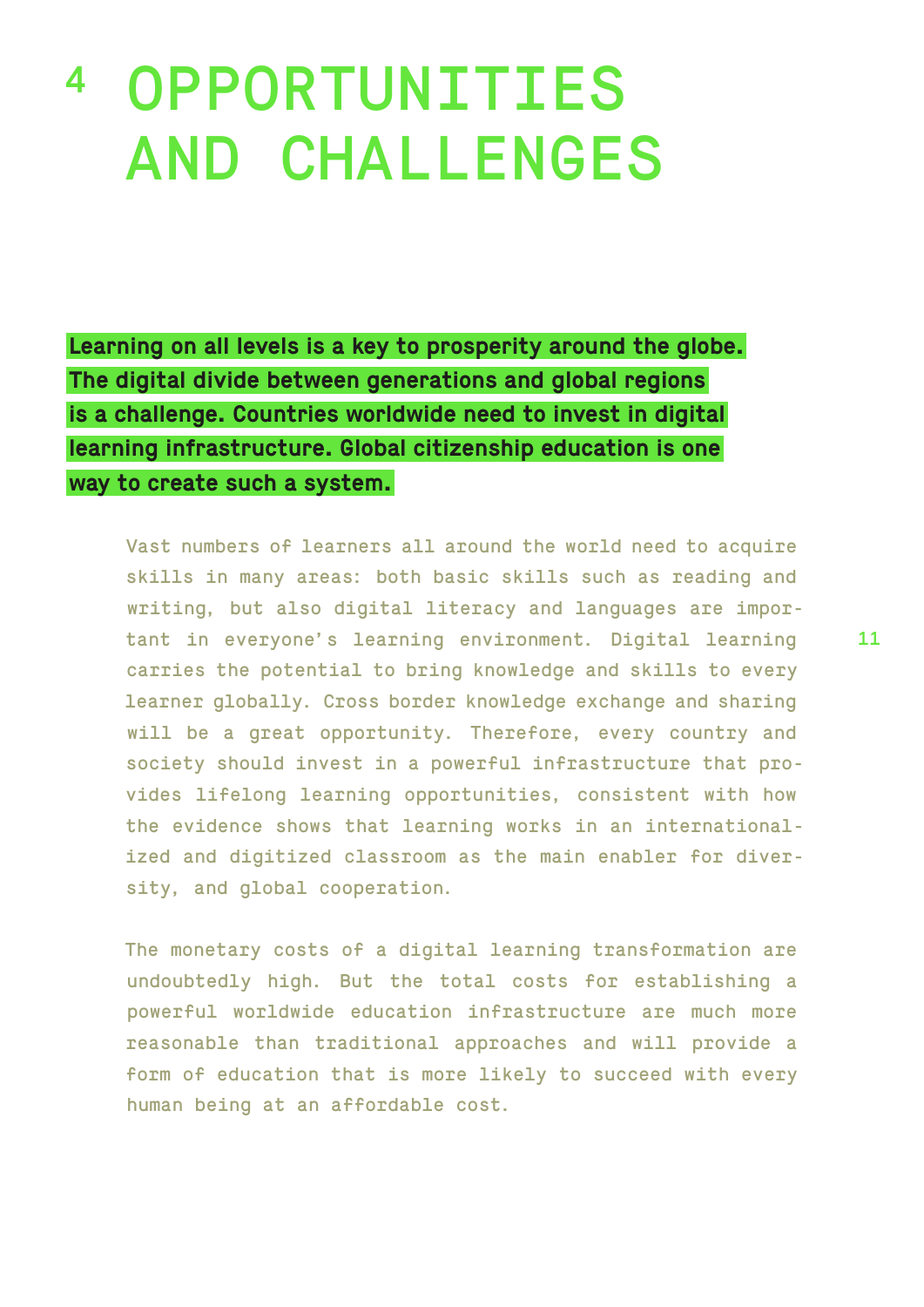

The digital future of learning will not only be focused on the consumption of information. It will provide in-depth adaptive practice and feedback that takes into account learners' current mastery and motivation states to lift them to the new masteries required to be successful, whether it is a question of novice learners experiencing this for the first time, or new augments for experienced professionals adapting to new information-rich tools coming into their professions.

This global approach leads to a global citizenship where learners can acquire knowledge and contribute to the world of information, ideas, and shared values. Peer-to-peer and participative learning communities will be more strongly developed and data sovereignty of the learners should be protected.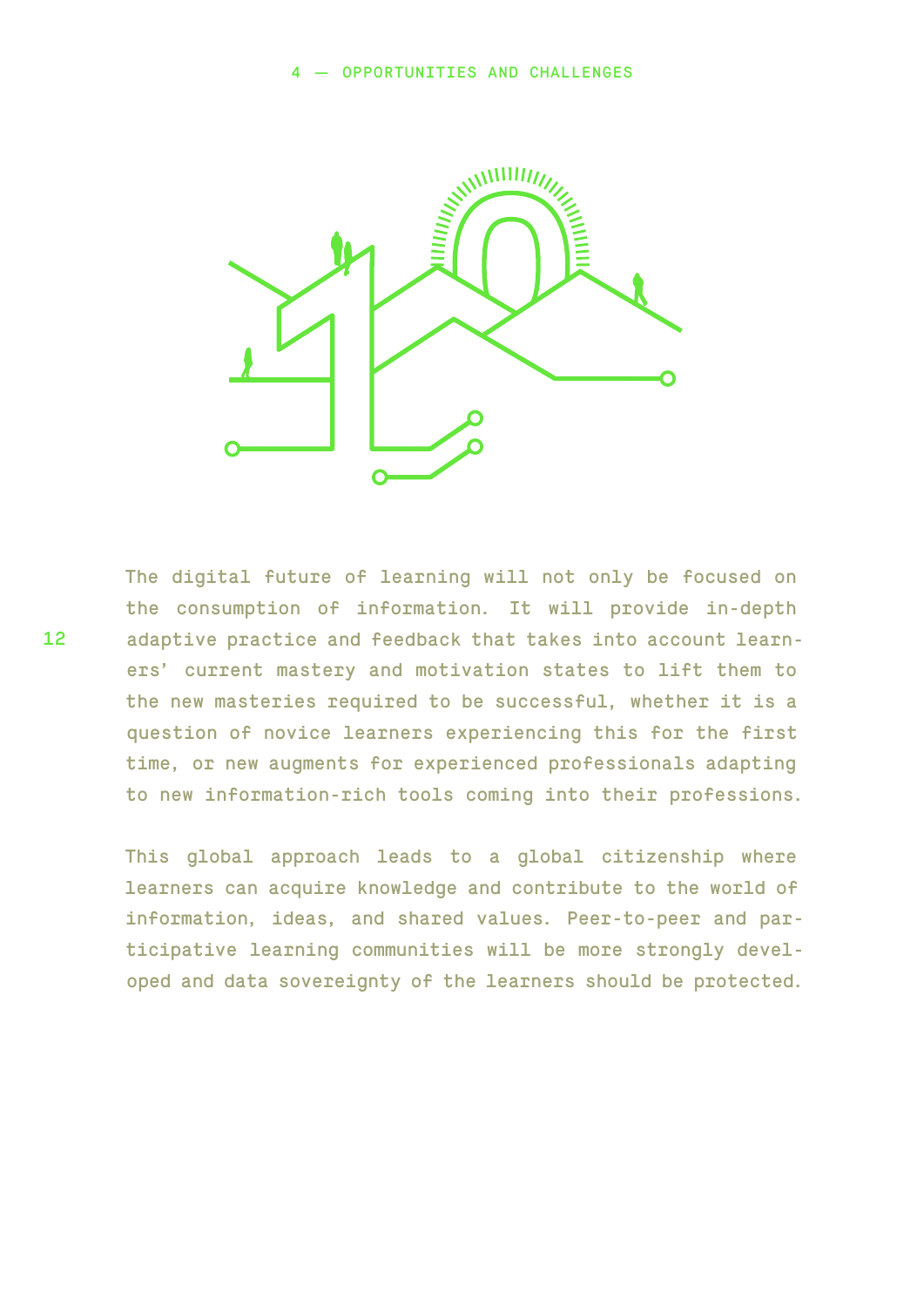## **In almost every domain, there is an accelerating increase in available information, faster obsolescence of existing knowledge and shorter innovation cycles. The speed of changes will be a challenge for society, industries and systems like the education market.**

This is especially the case in scientific and technological areas where digitization plays a central role. As innovation cycles change and competences need to be adapted fast, new skills are required. The capability to structure, qualify and deal with the enormous mass of available data is increasing in value. Additionally, the content of learning programs needs to be adjusted to the speed of change in innovation. New topics as well as new formats will be required — better, more valid and reliable measures of key learning outcomes, too. To convey such knowledge, new forms of learning such as research-oriented and adaptive learning could be better suited to meet the needs of learners. Furthermore, self-controlled learning should be promoted. Self-control learning is the ability to adapt one's own actions continuously to new requirements. As a result, knowledge and skills need to be constantly updated and expanded based on data and evidence.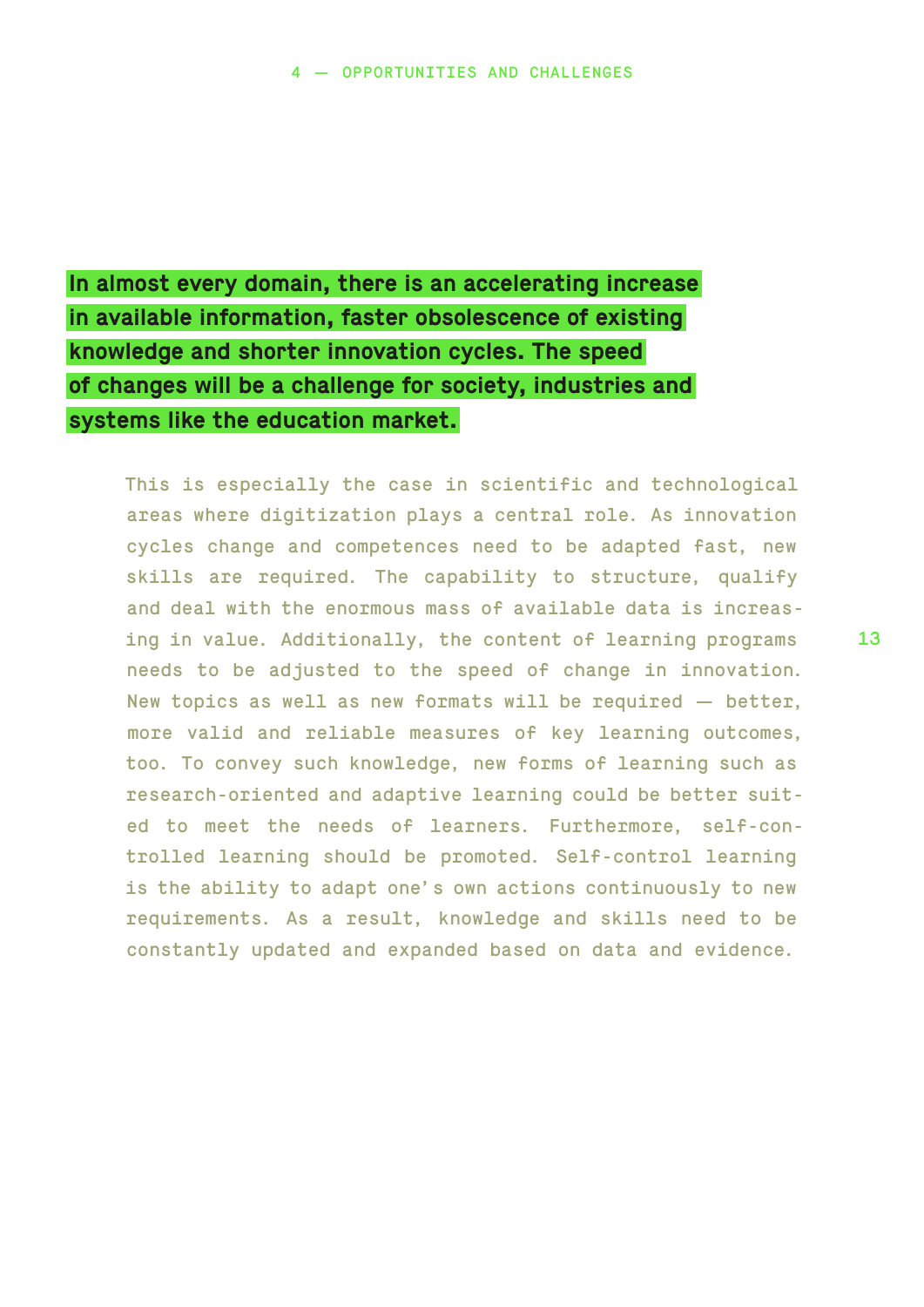## <sup>5</sup> NEW PEDAGOGIC WWWW TEACHING **DANT AND STRAIGHTER** CONCEPTS AND **MARKET CONTROLLER WITH THE REAL PROPERTY AND REAL PROPERTY AND REAL PROPERTY.** SCIENTIFIC EVIDENCE

**The roles of instructors and students must be rethought and have already begun to change. A horizontal concept of connected teaching and learning promises a new quality of education.**

14 The educational world is challenged with the task of rethinking traditional roles of students and teachers. Good instructors have always been more than mere knowledge mediators. With new ways of learning with technology emerge new roles for instructors, who, in some cases, function as guides. Digitally enhanced concepts of learning such as peer-to-peer learning, and peer-to-peer assessment and tutoring offer study approaches that can more easily respond to a constantly changing social environment and new processes of adaptation. Connected ways of teaching and learning should be facilitated on all levels in the education sector. Digital learning also enables new opportunities for instructors to increase active learning in the learning experience.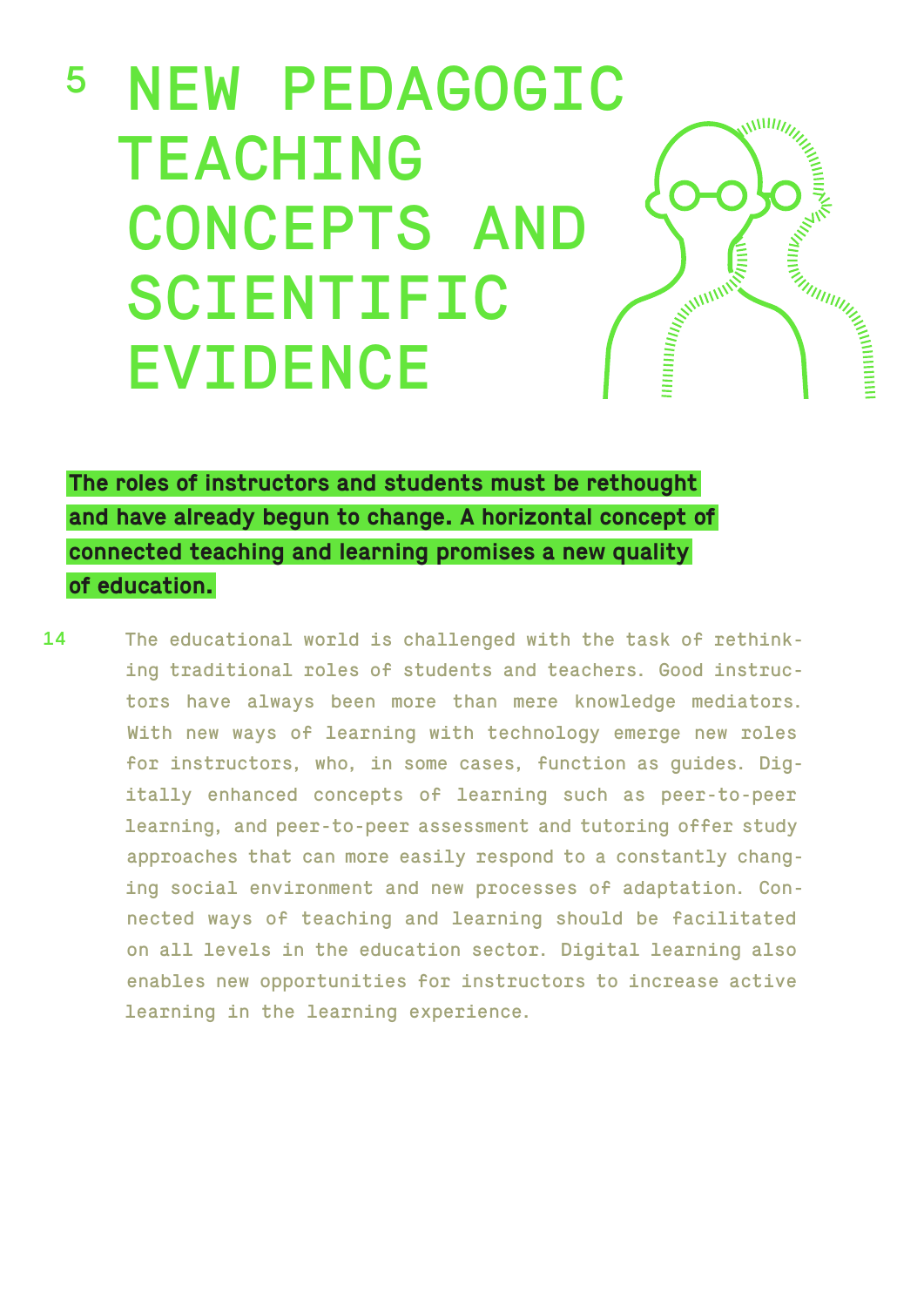## **Collaborative and personalized learning are key learning concepts to help all students, including students who have been traditionally underserved, to develop knowledge, skills and abilities that will prepare them for college, universities and today's workplaces.**

Sharing knowledge and resources is a key success factor in the digitized world. Contemporary technologies are significant enablers in the facilitation of collaborative and personalized learning approaches. They help to develop the communication and collaboration competences which affect how students approach complex challenges.5 Co-operative and student-centered pedagogy addresses the specific learning needs, interests, and aspirations of individual students and encourages increased student achievement, discussion, confidence, and active learning. Customized learning support meets students' unique needs and is driving the development of new technologies which provide more learner choice and allow for differentiated content delivery. Compounding the challenge is the notion that technology alone is not the whole solution; personalized learning efforts must include instructors and faculty as pivotal for the development of new learning processes.

In each of these developments, big data and learning analytics will play important roles and should be used in an effective and responsible way.

15

<sup>5</sup> http://www3.weforum.org/docs/WEF\_Future\_of\_Jobs.pdf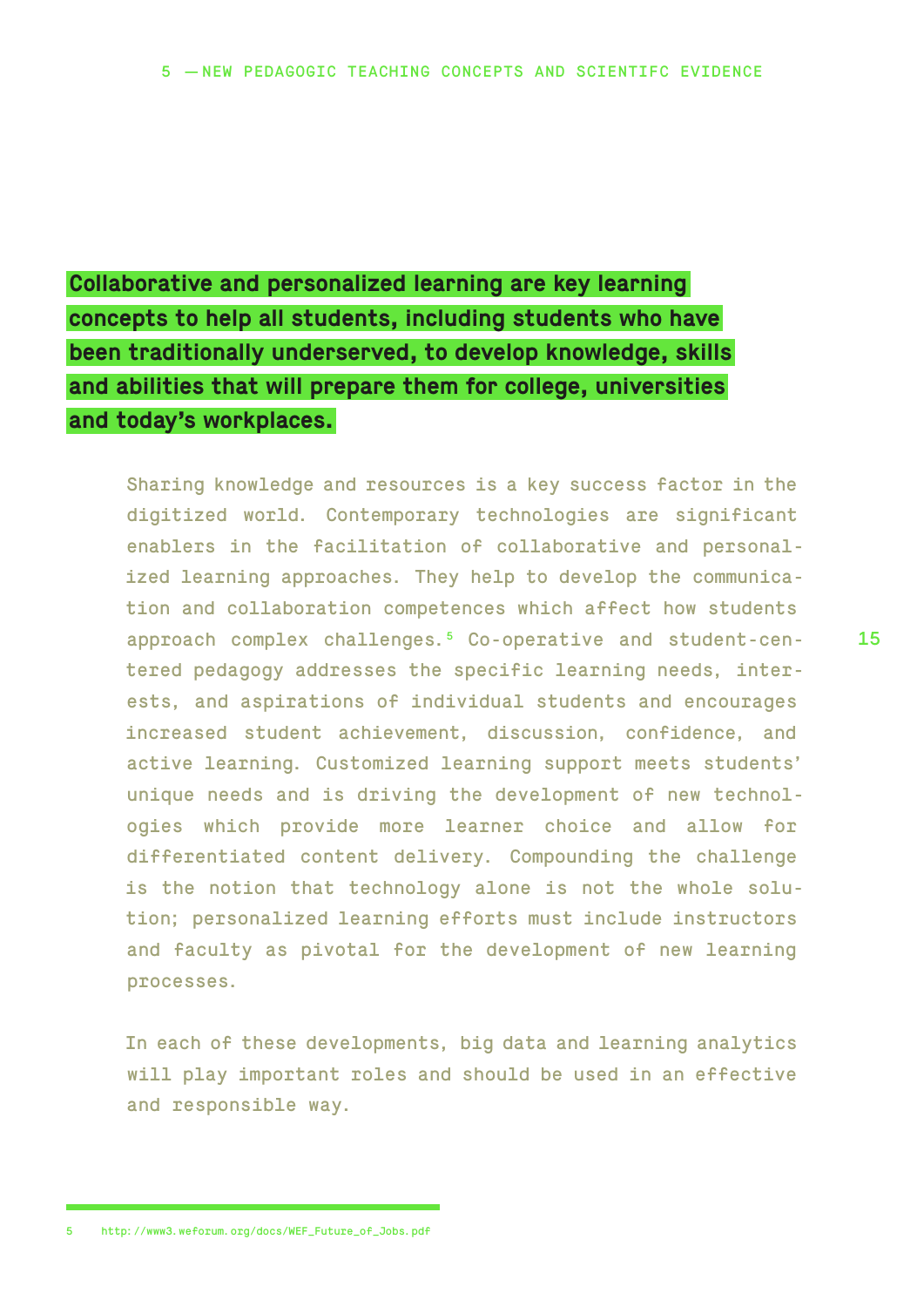## ENDORSED BY THE FOLLOWING ORGANIZATIONS AND INDIVIDUALS

Leibniz Association



SUBRA SURESH President Carnegie Mellon University



hochschulforum digitalisierung



**Deutsche Telekom Stiftung** 

ጡ..

RUSH D. HOLT Chief Executive Officer and Executive Publisher, Science



#### **University of Pittsburgh**

PATRICK GALLAGHER Chancellor University of Pittsburgh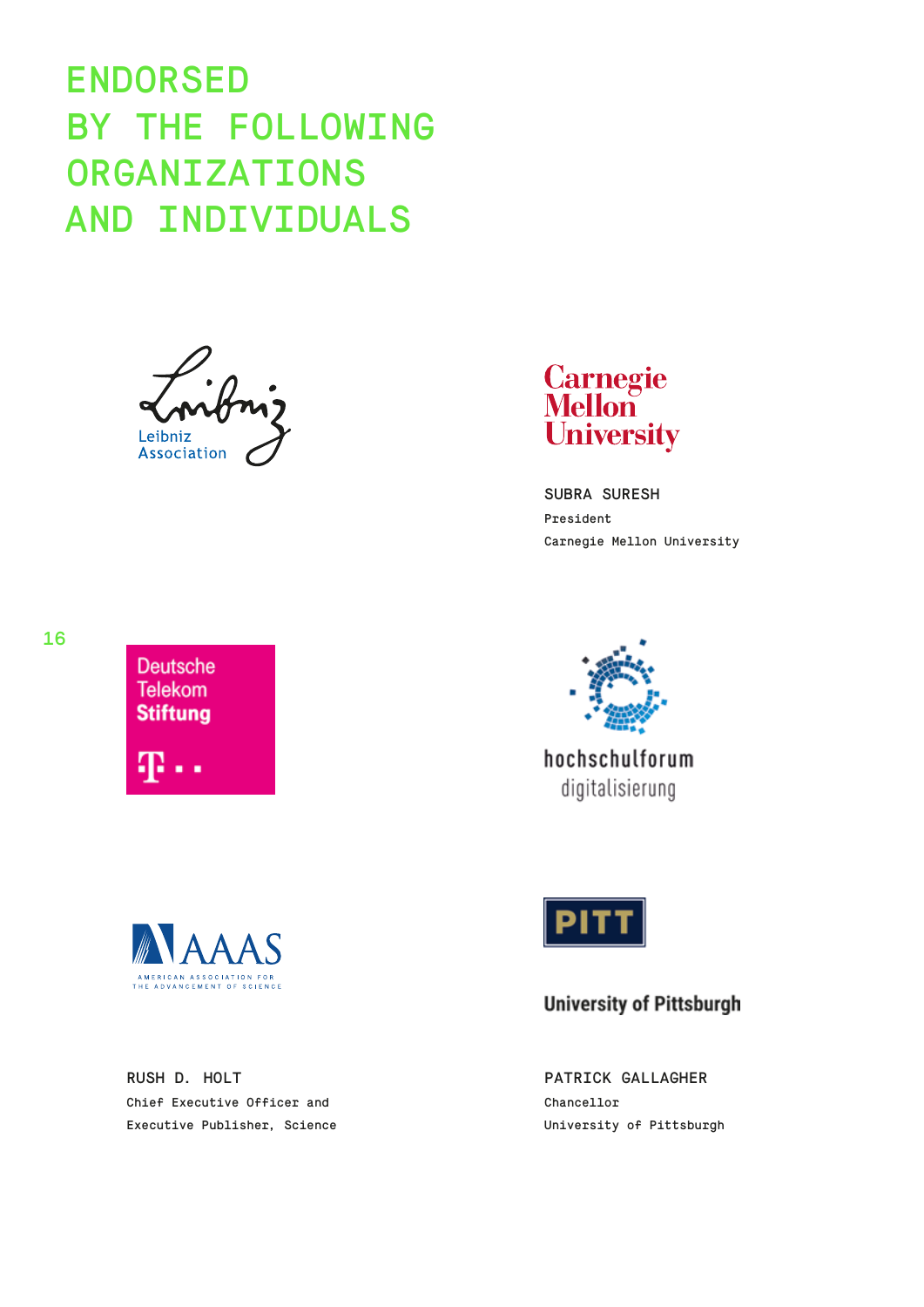





**HRK** German Rectors' Conference The Voice of the Universities



**DAAD** 

Deutscher Akademischer Austauschdienst German Academic Exchange Service

MARY SUE COLEMAN President Association of American Universities